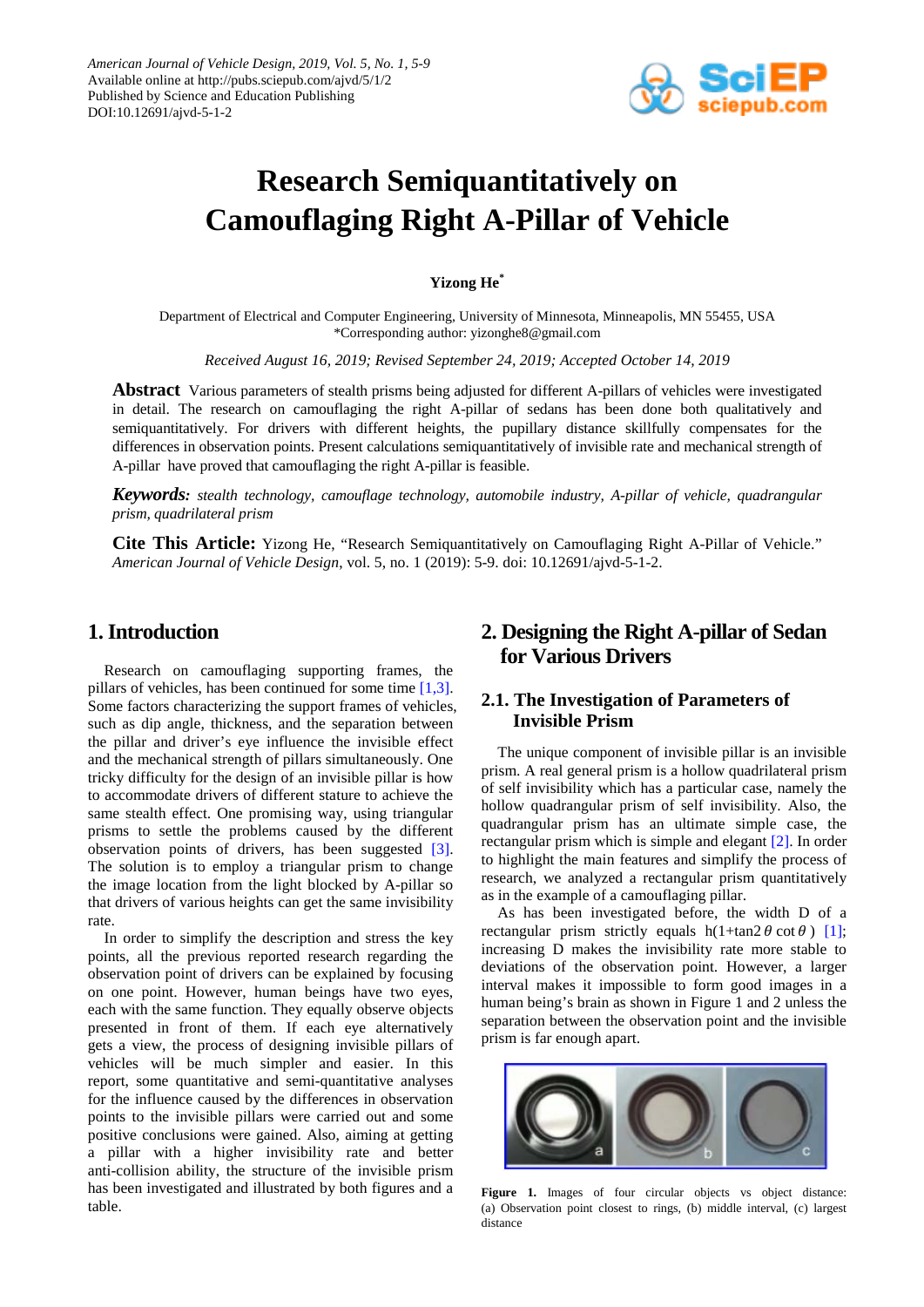<span id="page-1-0"></span>

| $\theta^\circ$<br>D/h, L/h | 15    | 20    | 25   | 30   | 35   | 40   | 45       |
|----------------------------|-------|-------|------|------|------|------|----------|
| $1+tan2\theta cot\theta$   | 3.22  | 3.31  | 3.56 | 4.00 | 4.92 | 7.76 | $\infty$ |
| 4cot $\theta$              | 14.93 | 10.98 | 8.58 | 6.93 | 5.71 | 4.77 |          |

**Table 1. Parameters, width D and length L, to determine a rectangular invisible prism**



**Figure 2.** Illustration of the light path of Figure 1





Figure 3. Width of invisible rectangular prism vs base angle of isosceles triangle illustratin[g Table 1](#page-1-0)

**Figure 4.** Positions of car seat for drivers of different stature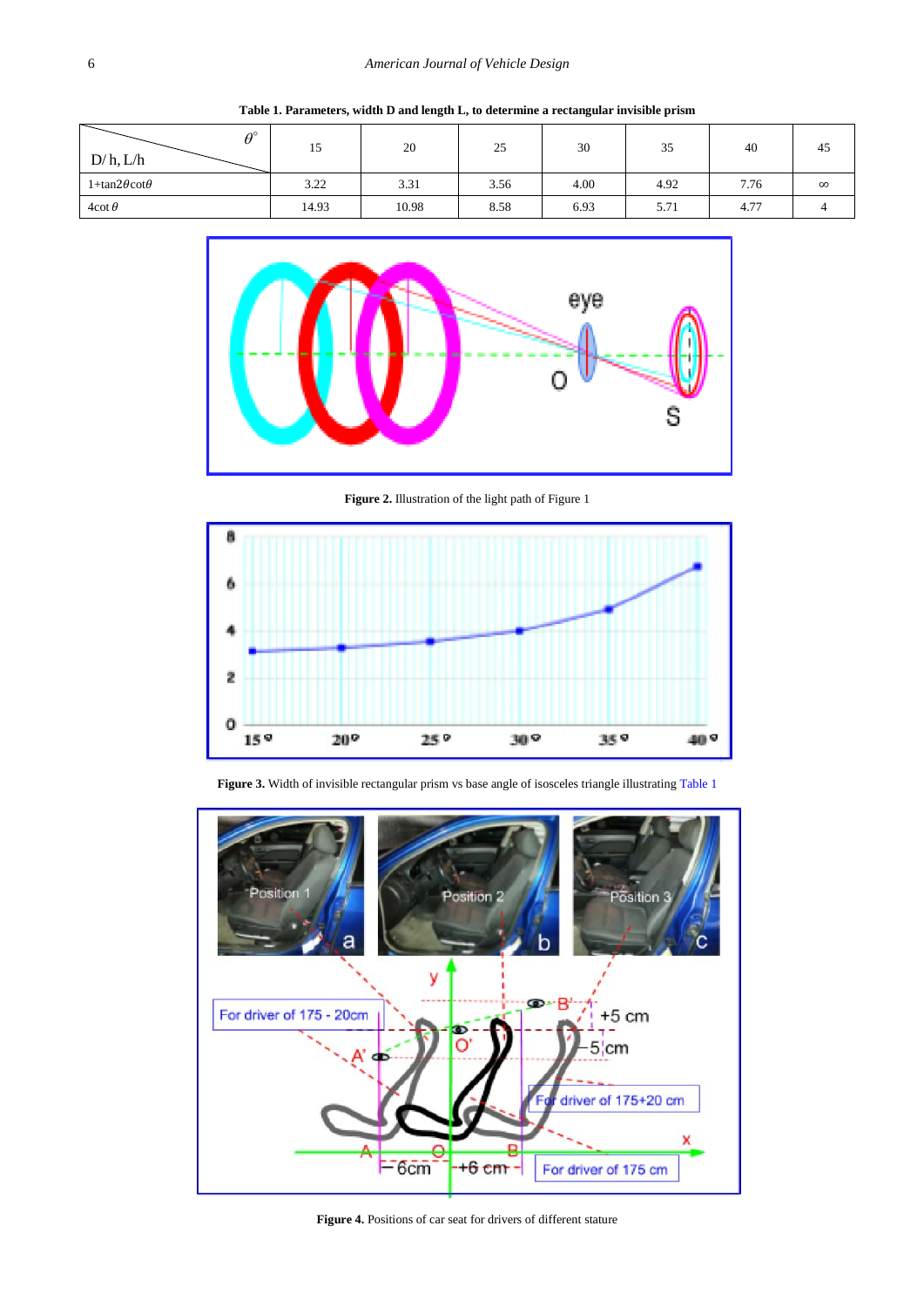

**Figure 5.** Vertical view of A-pillar and the observation point (data unit: cm)



**Figure 6.** Exploded views of invisible prism vs displacement of observation point



**Figure 7.** Changes of driver's eyes relative to invisible prism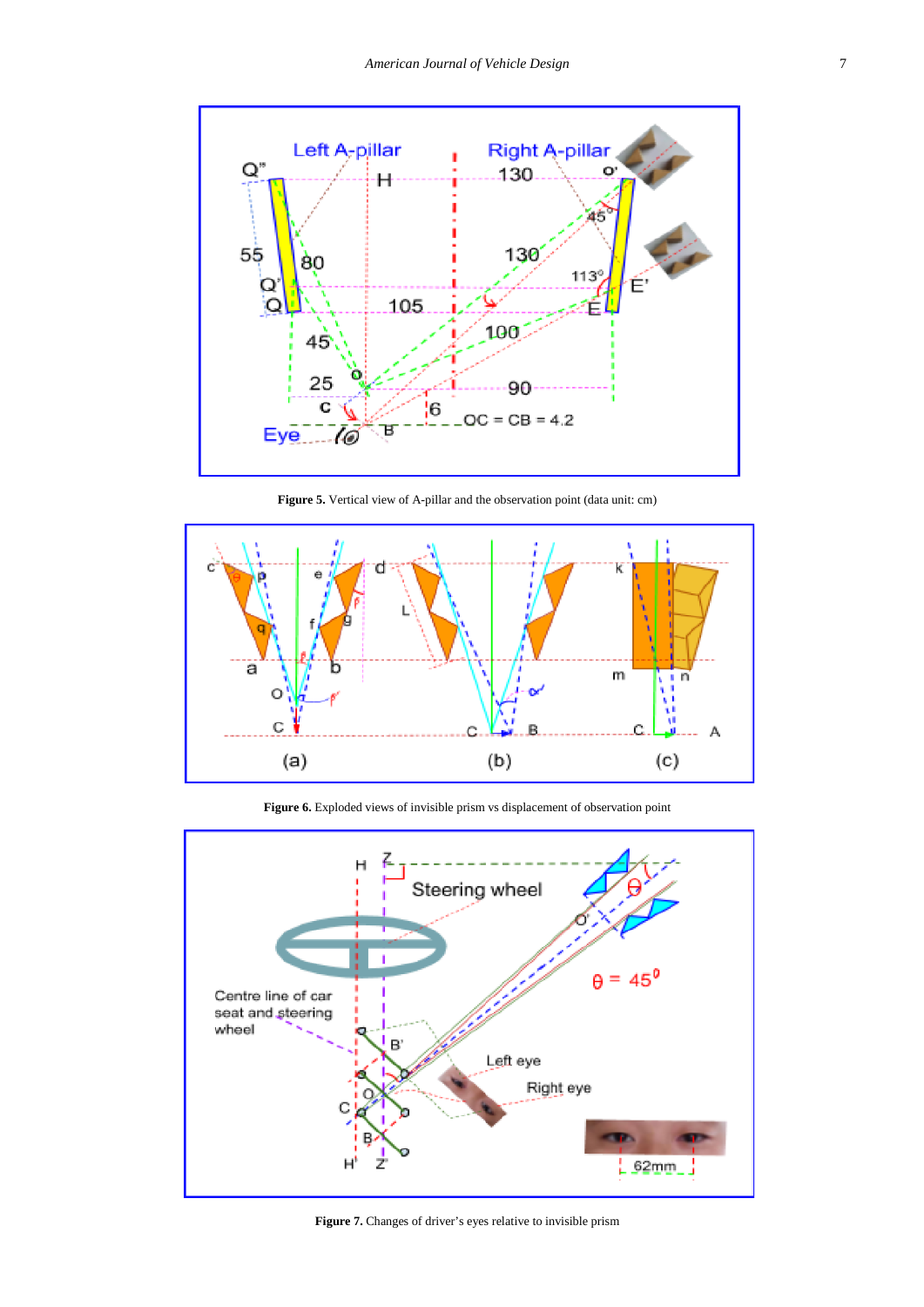

**Figure 8.** Illustration of calculations of the overlapping area between two invisible prisms



**Figure 9.** Various combinations of invisible prisms setting up A-pillars suitable to all sorts of vehicles

Figure 1 clearly indicates the images formed of four circular rings. This instructs us that the parameters of the invisible prism depend, to some extent, on the distance from the invisible prism to the observation point. In light of the formula  $D = h(1 + \tan 2\theta \cot \theta)$ , when the incident angle of light to invisible prism  $\pi/2 - \theta$  (0< $\theta < \pi/4$ ) goes down, D increases, and the length of the prism gets shorter (as shown in Figure 3 and [Table 1\)](#page-1-0). Therefore, the size and parameters of the invisible prism can be determined by the incident angle of light. Also, the cross sectional area of a prism can be changed neatly and continuously to meet all kinds of requirements of invisibility rate and mechanical strength.

### **2.2. Drivers of Different Stature vs the Position of the Car Seat**

Three discrete typical heights of drivers are selected here, specifically 155, 175 and 195 cm as shown in Figure 4. Something interesting, but strange is that when comparing the seat position suitable for a 155 cm person to one for a person 195 cm tall, the total distance the seat is moved is only 12 cm horizontally, instead of 20 cm. It is slightly unexpected, but easy to interpret because the height from waist to head bears half of the whole stature and, also the leg is curved, not lying straight. Similarly, the eyes of a 195 cm person are only about 13 cm higher than that of 155 cm person, instead of 20 cm, because the height of springs installed inside the car seat change due to different pressures of drivers of various weights.

# **2.3. Some Parameters in Steering Room**

In order to do concrete calculations, we used a Fusion SE 320 as an example whose vertical view of A-pillar and the observation point are shown in Figure 5. Point O in both Figure 5 and Figure 6, stands for the observation point of drivers who are 175 cm tall. Drivers of 155 and 195 cm height, which equal 175-20 and 175+20 respectively, correspond to the car seat moving O±6 cm. The displacement of 6 cm can be resolved into OC and CB, equalling 4.2 cm shown in Figure 5. Moving back 6 cm can be resolved into three dimensions as illustrated in Figure 6.

### **2.4. Brief Calculation on Invisibility Rate vs Displacement of Observation Point**

#### **2.4.1. Displacement OC**

Drivers moving forwards OB' and backward OB along a centerline relative to the most probable point O produce 6 cm horizontal displacement from O. Obviously OB can be resolved into OC and CB. Because the opening angle of OO' and O'E is  $45^{\circ}$ , thus OC= CB= 4.2 cm. In order to give a quantitative conclusion, select a group of data as following from [Table 1](#page-1-0) which features an invisible prism. As shown in Figure 5, 6 and 7, we can see the following data:  $D = ab = 4.92$  cm,  $L = ac = 5.71$  cm, qf =4.92-2h  $=4.92-2= 2.92$  cm,  $O'i = 5.71/4 = 1.63$  cm. Also let the base angle of triangular prism be  $\theta = 35^\circ$ . If the observation point is back OB= 6 cm, then  $O'O=130$  cm,  $OC = CB = 4.2$  cm. The invisibility rate  $\beta$ ,  $\beta'$  can be calculated as:

$$
\beta = \frac{df}{ic} = \frac{gf}{iO' + O'O} = \frac{2.92}{1.63 + 130} = 0.0222,
$$
  

$$
\beta' = \frac{gf}{ic} = \frac{gf}{iO' + O'O + OC} = \frac{2.92}{1.63 + 130 + 4.2} = 0.0215,
$$
  

$$
\frac{\beta'}{\beta} = 96.84\%.
$$

Similarly for EO:  $\beta = \frac{qt}{ic} = \frac{qt}{i0' + 0'0} = \frac{2.92}{1.63 + 100} = 0.0287$ ,

$$
\beta' = \frac{qf}{ic} = \frac{qf}{i\sigma' + \sigma'\sigma + \sigma c} = \frac{2.92}{1.63 + 100 + 4.2} = 0.0276, \ \frac{\beta'}{\beta} = 96.17\%.
$$

These two  $\frac{\beta'}{\beta}$  mean the invisibility rate  $\beta$ changes by the

amount  $\beta - \beta' = 3.16\%$  much smaller than  $\beta$ , which is so tiny that it is not easy to be perceived by the naked eye. Therefore, the influence to invisibility rate caused by the displacement OC can almost be ignored.

#### **2.4.2. Displacement CB**

 $CB = 4.2$  cm is another component of OB as shown in Figure 6 (b) and 7. It is easy to calculate the change of invisibility rate based on the method reported [\[4\].](#page-4-3) It will be a little bit larger than that caused by OC. However, as a pleasant surprise, we found that the displacement CB can be compensated for by the observation function of the left eye. The pupillary distance of human beings is about 6.2 cm which is, coincidentally, equal to OC approximately.